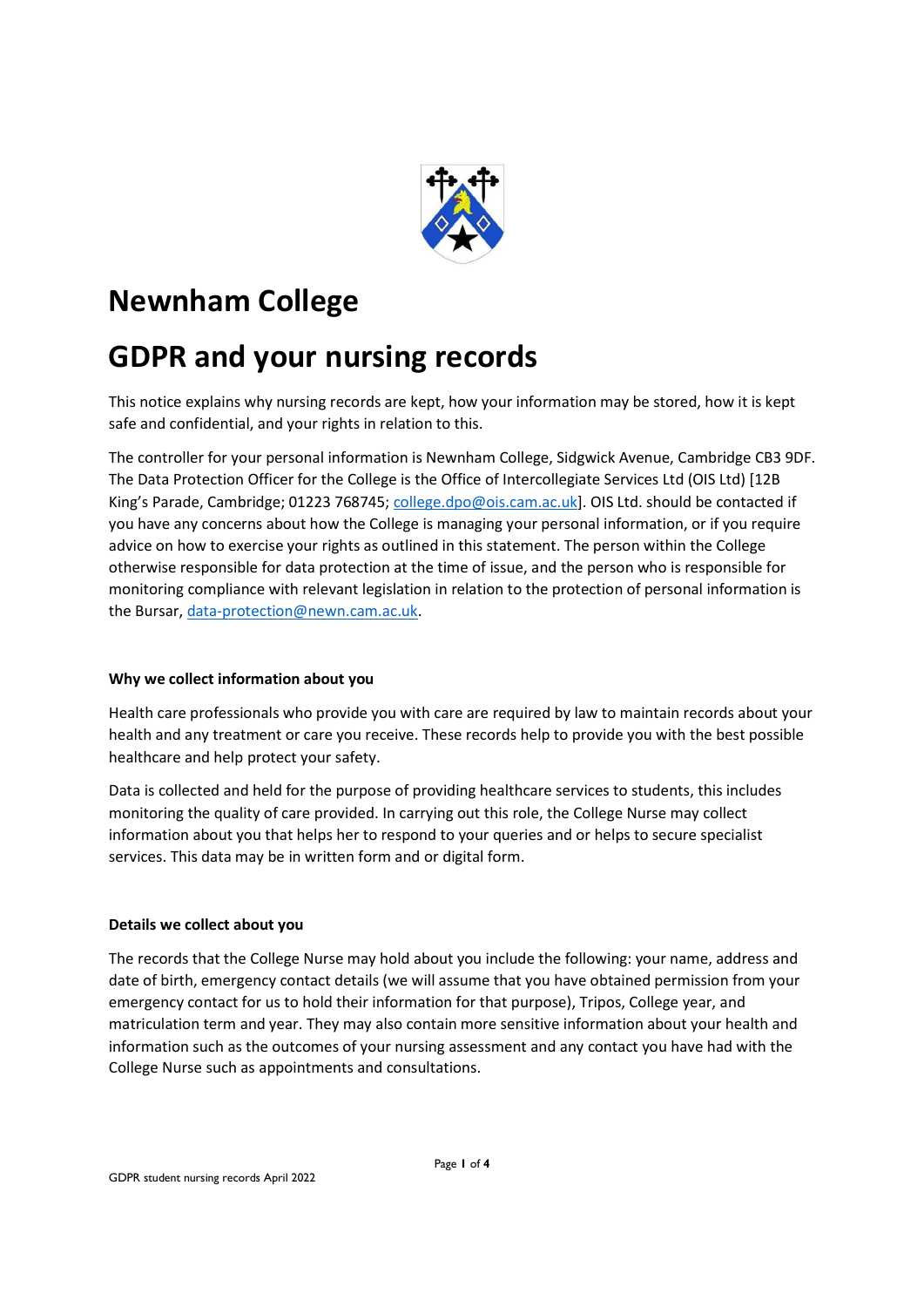Notes, letters, reports, and emails relating to your care or about your health, details about your treatment and care, results of investigations and or tests, and relevant information from other health professional are also held, as are emails relating to your care or health.

## How your information is kept safe and confidential

The health records the College Nurse uses maybe electronic, on paper, or a mixture of both. A combination of working practices and technology are used to ensure that your information is kept confidential and secure. Your records are backed up securely. The College Nurse ensures that information held is kept in secure locations, is protected by appropriate security, and access is restricted to the Nurse. The external data processors used have their own security arrangements in place. PPS (Rushcliff Ltd.) provide these. Further details can be found at https://privatepracticesoftware.co.uk/ppshosted-information/.

The College Nurse is committed to protecting your privacy and will only use information collected lawfully in accordance with:

- The UK General Data Protection Regulation (UK GDPR) and the UK Data Protection Act (2018)
- Human Rights Act (1998)
- Common Law Duty of Confidentiality
- All other applicable legislation

The College Nurse will only ever use or pass on information about you if it is reasonably believed that others involved in your care have a genuine need for it. Information will not be disclosed to any third party without your permission unless there are exceptional circumstances (such as risk of serious harm to yourself or others or where the law requires this information to be passed on). You can object to your personal information being shared with other healthcare providers, but you should be aware that this may in some instances affect your care, as important information about your health might not be available to healthcare staff in other organizations. If this limits the treatment that you can receive this will be explained to at the time you object.

To ensure you receive the best possible care your records are used to facilitate the care you receive. Information held about you may also be used to help protect the health of the public and or other students, for instance during an outbreak of a communicable disease such as, but not limited to an outbreak of norovirus, Scarlet Fever and Meningitis. During such outbreaks, the College Nurse may consult the University Advisory Group on Communicable Diseases and or Public Health England or other statutory body.

## Sharing Information in the interest of the College and the student

At the start of your time at Newnham College, your consent will be sought to share your photo id and specific health information if you are diabetic, epileptic and or carry an adrenaline auto injector. This information is shared with the Porters' Lodge and the Catering Department if you are diabetic and or carry an adrenaline auto injector; this is so that during a first aid emergency you can be easily identified.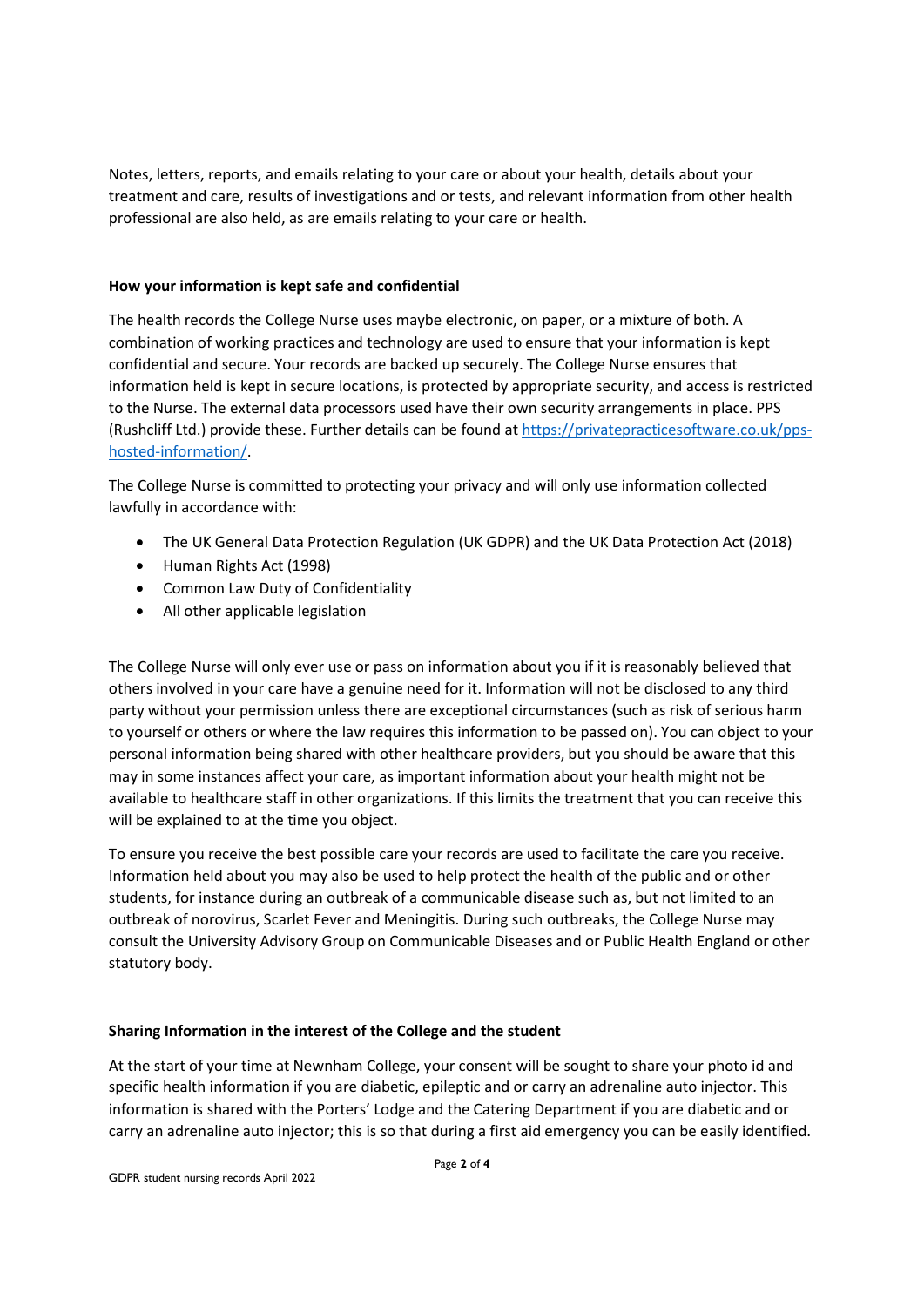If you are epileptic, this information will be shared with the Porters' Lodge. You have the right not to consent, but you need to be aware that this may affect the First Aid care you receive.

### Identifying Risk

Database searches are carried out at least annually to identify students affected by certain conditions and or disabilities that have been declared on their electronic health questionnaires. This is so that the College Nurse can contact those students and provide health promotion advice and invite those students to attend the health Centre for further assessment of their condition and their potential needs whilst a student at Newnham College.

#### Safeguarding

To ensure that safeguarding matters are managed appropriately, access to identifiable information will be shared in some limited circumstances where it is legally required for the safety of the individuals concerned. The College's safeguarding policy and procedures will be followed.

#### Record Retention

Student records are managed in line with the Royal College of Nursing recommendation for the retention of nursing records, currently for a minimum of 8 years.

#### Access to your Information

You have the right: to ask us for access to, rectification or erasure of your data; to restrict processing (pending correction or deletion); and to ask for the transfer of your data electronically to a third party (data portability). Some of these rights are not automatic, and we reserve the right to discuss with you why we might not comply with a request from you to exercise them. If you wish to have a copy of the information held about, you please contact the College Nurse in the first instance.

## Change of details

It is important that you tell the College Nurse if any of your details, such as you name or address, have changed so that your records can be kept as accurate and up to date as possible.

#### Mobile Telephone Number

The College Nurse may use your mobile number to check on your condition if you are in hospital. Please let the College Nurse know if you do not wish to receive communication on your mobile.